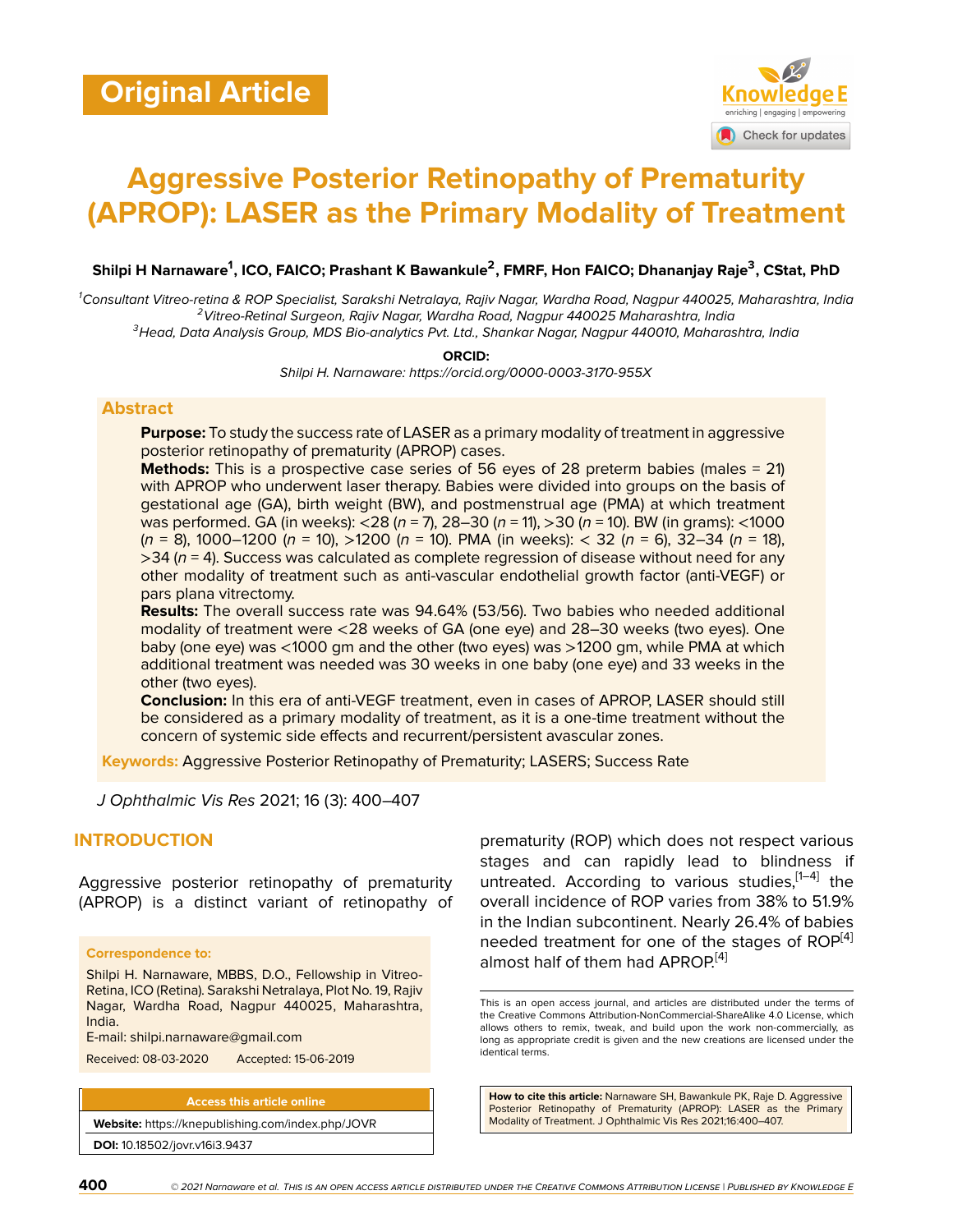Many previous studies have shown more unfavorable outcomes in APROP (ranging from 15% to 29%) undergoing laser treatment compared with anti-vascular endothelial growth factor (anti-VEGF) injection.[[5–](#page-5-2)[8\]](#page-5-3) Because of these unfavorable outcomes, alternatives in treatment of APROP were explored over the last few years. The first prospective, controlled, randomized trial was performed by Mintz-Hittner<sup>[\[9\]](#page-5-4)</sup> showing significantly lower recurrence rate following intravitreal bevacizumab (IVB), compared to laser photocoagulation, especially in Zone 1 ROP. After that, several studies reported the success rate of around 85% in Zone 1 and APROP with IVB monotherapy.<sup>[\[10,](#page-5-5) [11\]](#page-5-6)</sup> However, none of these studies talked about the systemic side effects, recurrence rates, and need of laser treatment after IVB in their studies.

In this study, we prospectively studied the structural success rate in cases of APROP after laser treatment and assessed various parameters like systemic side effects, complications, follow-up period and retreatment.

# **METHODS**

A prospective case series including 56 eyes of 28 infants with APROP who were treated with laser photocoagulation between January 2015 and June 2018 and were followed-up for 12 months. Various parameters including birth weight (BW), gestational age, postmenstrual age (PMA), neonatal illness risk factors, and oxygenation were studied.

Diagnosis of APROP was made in accordance with the International Classification of ROP<sup>[\[12](#page-5-7)]</sup> and documented by retinal drawings and/or NEORET images [Figure 1A]. APROP was diagnosed according to the International Classification,<sup>[\[12](#page-5-7)]</sup> which is described as follows: "The characteristic features of this type of ROP are its posterior location, prominence of plus disease, and the ill-defined nature of the retinopathy."

All infants received confluent laser spots (less than half burn width apart) to cover the full avascular retina with green laser (532 nm) delivered through the indirect ophthalmoscopic system under topical anesthesia in the NICU setting. Mean number of laser spots were 4200 +/– 600 per eye. Completion of laser was confirmed by a second observer or NEORET photography. PMA at treatment, number of laser sittings, and outcome were noted. Babies were followed-up for up to 12 months and the outcome was labeled as unfavorable if any of the following three situations/conditions were seen: (1) retinal detachment (stage 4a/4b/5), (2) falciform fold involving the macula, and (3) disc/macular dragging.

# **Follow-up and Retreatment**

The follow-up examination after laser treatment with NEORET photography [Figure 1B] were performed weekly for one month, biweekly for two months, and then every three months for nine months. In cases where avascular non-covered areas were seen, fill-in laser was applied to the skipped areas usually one or two weeks after the initial laser session. Mean number of laser spots during retreatment was 400 /+– 100 per eye.

# **Statistical Methods**

The description for various risk factors such as gestational age, BW, PMA, and regression week were obtained in terms of mean and standard deviation. The unfavorable event was treated as dependent variable and the effect of different risk factors was studied on outcome through univariate logistic regression. The odds ratio associated with each factor were obtained and interpreted. The number of babies with different complications were obtained and the association of outcome with the number of complications was represented through a stacked bar chart. Further, the scatter plots showing association of BW with gestational age and PMA were obtained highlighting the unfavorable events. All analyses were performed using SPSS version 20.0 (IBM Corp, USA) and the graphical representations were obtained using Microsoft Excel. A *p*-value of less than 5% was considered as statistically significant.

# **RESULTS**

Fifty-six eyes of 28 preterm babies (21 male and 7 female) with APROP who underwent laser treatment were studied. The mean gestational age of mothers was 28.5 (SD: 2.01) weeks and the mean BW of babies was 1,128 (SD: 310) gr. The mean PMA of mothers was 32.7 (SD: 1.63) weeks. The undesired event occurred in three eyes out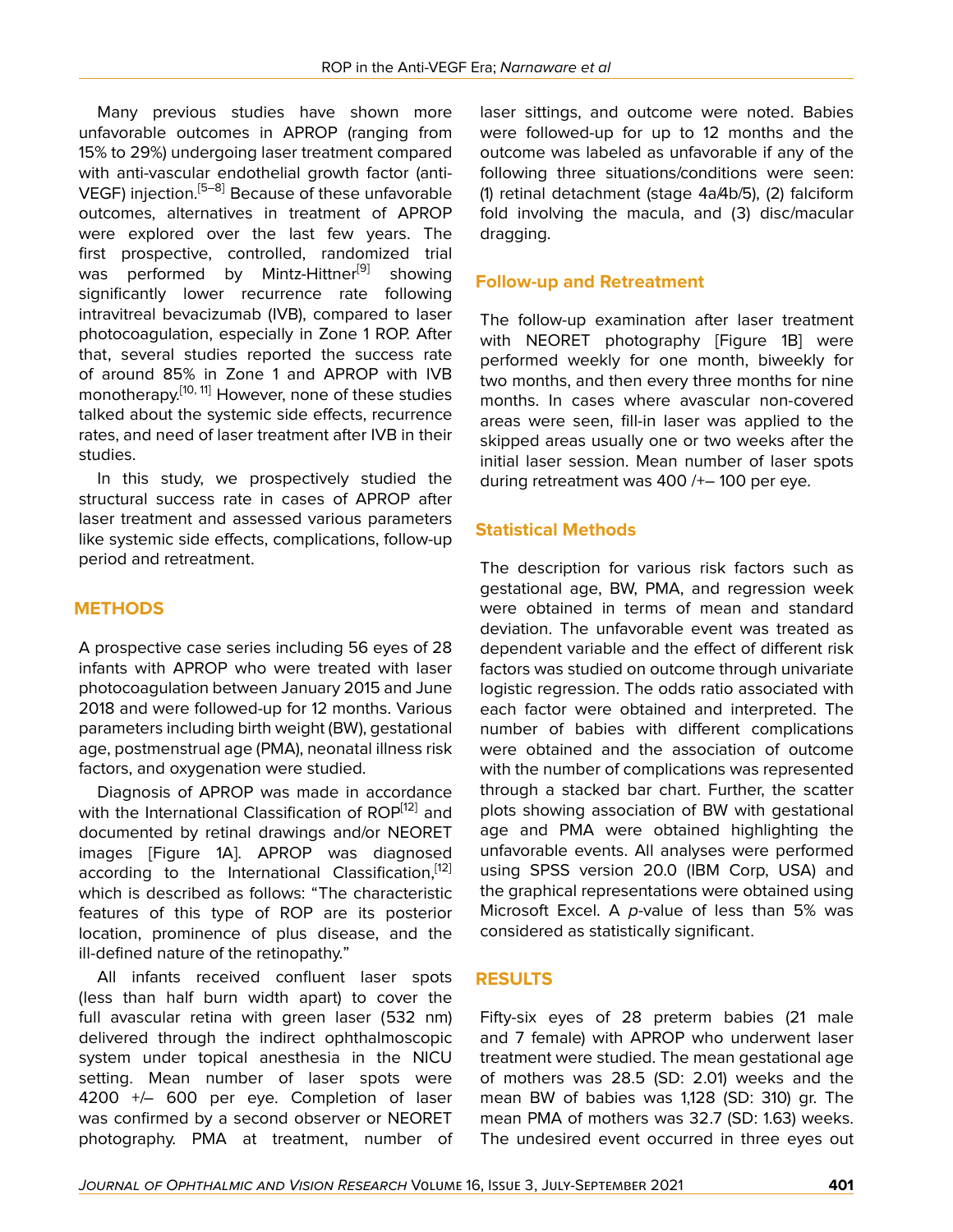

**Figure 1.** Fundus photos of eyes pre- (A) and post-laser (B).



**Figure 2.** Column chart showing number of babies according to gestational age (A), birth weight (B), and PMA (C).



**Figure 3.** Scatter plot showing success corresponding to birth weight and gestational age (A), birth weight and PMA (B), and gestational age and PMA (C).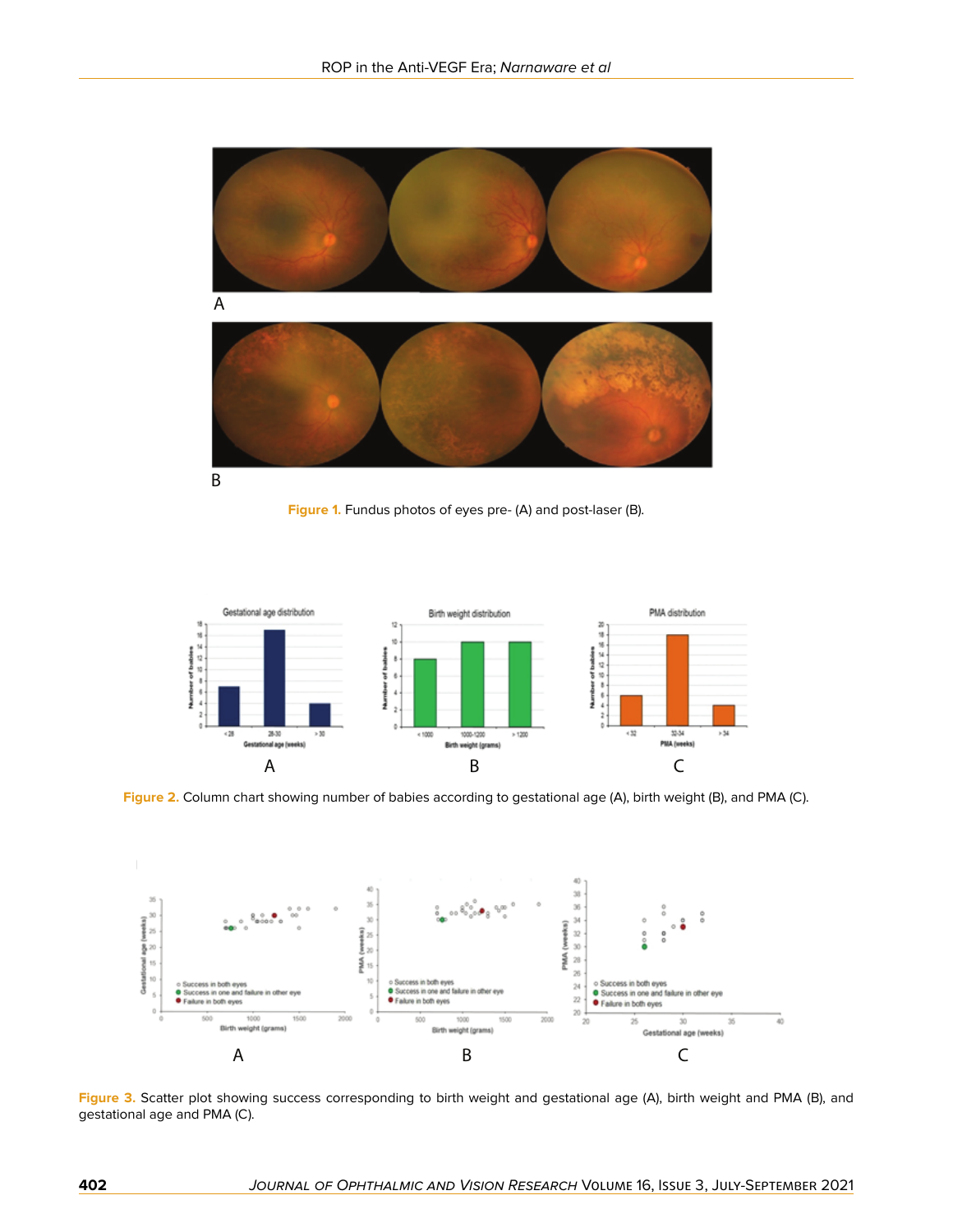

**Figure 4.** Stacked bar chart showing number of babies according to number of risk factors.

of 56 resulting in the overall success rate of 94.64%. The risk associated with various factors was studied though logistic regression and showed the following results.

## **Gestational age**

The odds associated with gestational age was 1.036 (95% CI: 0.577–1.858) indicating hardly any effect of gestational age on the success rate, and the effect was not statistically significant (*P* = 0.906).

## **BW**

The odds associated with BW was 0.999 (95% CI: 0.995–1.003) indicating hardly any effect of BW on the success rate, and moreover the effect was statistically insignificant (*P* = 0.750)

#### **PMA**

The odds associated with PMA was 0.735 (95% CI: 0.339–1.591) indicating that the increase in PMA reduced the risk of failure; however, the effect was not statistically significant (*P* = 0.434).

## **Regression week**

It was defined as the interval between application of laser to complete regression of the disease. The odds associated with regression week was 3.814 (95% CI: 0.446–32.641) indicating that any increase in the regression week increased the risk of failure, although the effect was found to be statistically insignificant  $(P = 0.222)$ .

Figures 2A–2C show the distribution of babies according to gestational age, BW, and PMA. With regard to gestational age, the majority, that is, 17 (60.7%) babies were born in 28–30 weeks of gestational age. There were 20 (71.42%) babies with BW >1000 gm; and there were 18 (64.29%) babies with mothers having PMA between 32 and 34 weeks.

Figures 3A–3C, show the scatter plots demonstrating the structural success rates corresponding to the interplay between GA, PMA, and BW.

Supplementary laser treatment was needed in 20 eyes, one to two weeks after the initial laser treatment. The mean regression period was 4.68 weeks (SD: 0.71) in babies with BW >1000 gm and 6.36 weeks (SD: 0.92) when the BW was <1000 gm. No relation was seen with GA or PMA.

Out of the 56 eyes, 53 eyes had complete regression while of the other three eyes, two progressed to stage 5 and one progressed to stage 4A despite laser. One baby (two eyes), which progressed to stage 5 was 30 weeks of GA and >1200 gm BW, while the other baby (one eye) that progressed to stage 4A was <28 weeks and <1000 gm BW.

Table 1 illustrates the distribution of various risk factors/systemic illness in babies. Supplemental unmonitored oxygen was the common factor among all the babies. In Figure 4, the stacked bar chart representation reveals that as the number of risk factors increases, the likelihood of failure increases. Failures were observed in cases with five or more complications.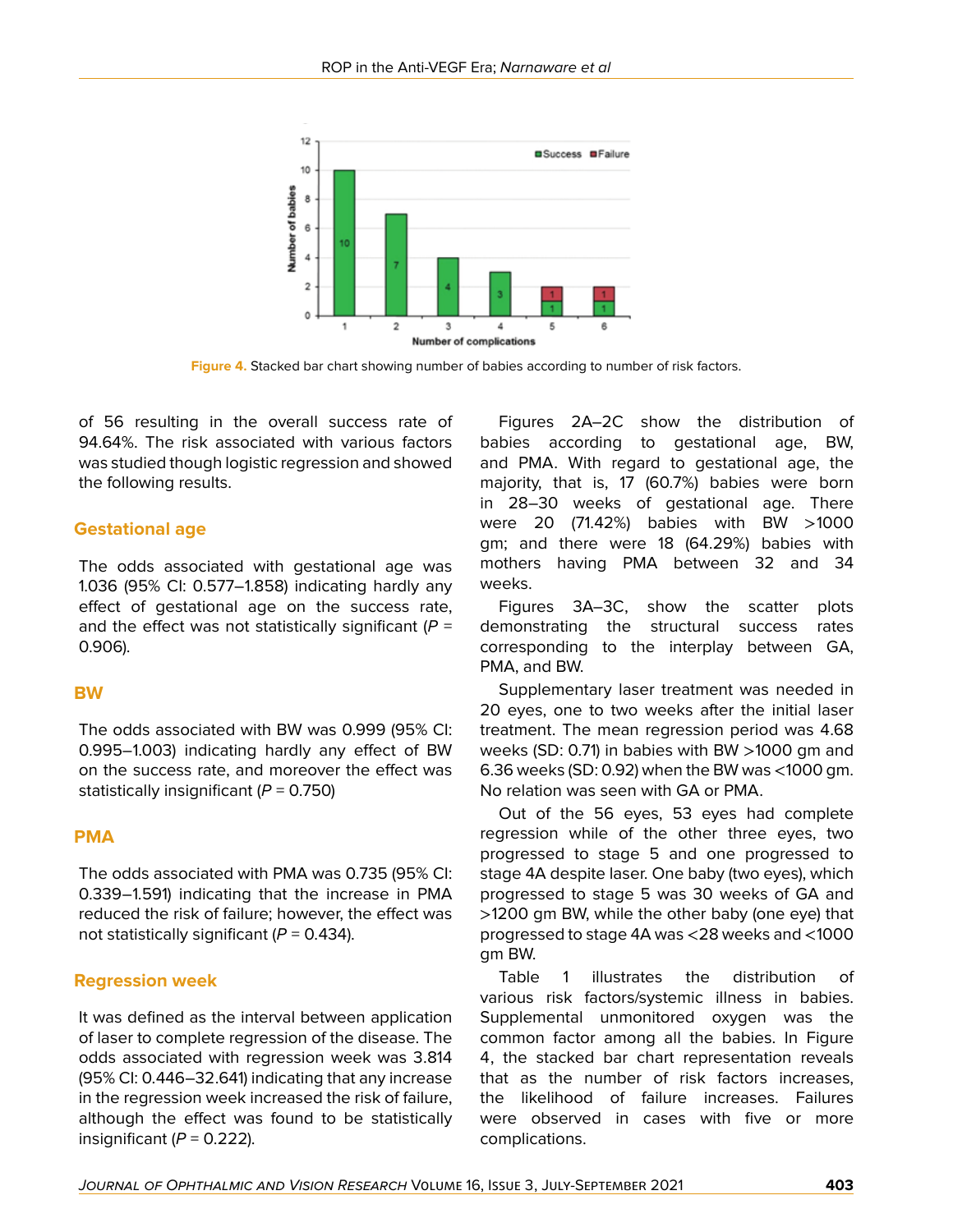| Table 1. Number of babies with different complications |               |       |
|--------------------------------------------------------|---------------|-------|
| <b>Complication</b>                                    | <b>Number</b> | %     |
| Oxygen administration                                  | 28            | 100   |
| Neonatal jaundice                                      | 11            | 39.28 |
| Sepsis                                                 | 10            | 35.71 |
| <b>RDS</b>                                             | 11            | 39.28 |
| Hypothermia                                            | 5             | 17.86 |
| Shock                                                  | 3             | 10.71 |
| <b>Blood transfusion</b>                               | 2             | 7.14  |

## **DISCUSSION**

In the present study, 53 out of 56 eyes had complete regression, while out of 3 eyes without complete regression, 2 progressed to stage 5 and 1 progressed to stage 4A. Mean regression period was 4.68 weeks in babies with BW >1000 gm and 6.36 weeks when BW was <1000 gm. According to previous studies, mean GA and BW of infants with APROP were significantly lower than those with non-APROP.<sup>[[13](#page-6-0), [14](#page-6-1)]</sup> A study by Tong et al<sup>[[15](#page-6-2)]</sup> showed that older PMA and low neutrophil count were associated as risk factors for retinal detachment in APROP. Also, low BW was significantly associated with recurrence in APROP. Many studies have shown the beneficial effect of IVB over laser in terms of structural outcome specially in cases of APROP. The studies by Drenser et al<sup>[\[7](#page-5-8)]</sup> and Pandya et al<sup>[[8](#page-5-3)]</sup> reported that 8/44 eyes and 3/6 eyes, respectively, progressed to retinal detachment in spite of laser treatment. While 17% of eyes landed into retinal detachment in the study by Sanghi et al,<sup>[[6](#page-5-9)]</sup> in our study only 5.36% of babies progressed to Stage 4/5 after laser treatment which is much less than the rates reported by previous studies.

Gunay et al from Turkey reported 0/25 and 2/11 eyes progressing to retinal detachment in IVB group versus laser group<sup>[[10](#page-5-5)]</sup> while Nicoara et al reported the success rate of 94% in IVB group compared to 83% in laser group in the Romanian population.<sup>[\[11](#page-5-6)]</sup>

Recently, many studies have reported reactivation of disease with IVB. In a study by Lorenz et al,<sup>[\[16\]](#page-6-3)</sup> only 25% of eyes with APROP showed regression with lower doses of bevacizumab, that is, 0.312 mg. In a recent study, Mintz-Hittner showed reactivation in 100%

of eyes with APROP<sup>[\[17\]](#page-6-4)</sup> while Blair et al found 41% reactivation in APROP eyes in their study.<sup>[\[18](#page-6-5)]</sup> This difference in reactivation may be because of higher levels of VEGFs in APROP eyes. Because of late reactivation up to 69 weeks+ after anti-VEGF treatment, longer-term follow-up is required.<sup>[\[19](#page-6-6)]</sup> The babies in our study were followed-up for up to one year of age to look for recurrence. The average number of visits in our study was 7–10 in a year. In study by Simona et  $aI<sub>1</sub><sup>[20]</sup>$  $aI<sub>1</sub><sup>[20]</sup>$  $aI<sub>1</sub><sup>[20]</sup>$  babies receiving laser needed an average follow-up of up to 60 weeks with an average of 8–9 visits which is much less compared to a follow-up of up to 80 weeks and an average of 16–18 visits in the group receiving anti-VEGF treatment. Persistent avascular zones after IVB have been reported in up to 91.7% of cases by Leopore et al, $^{[21]}$  $^{[21]}$  $^{[21]}$ , while 100% of eyes needed additional treatment with laser because of persistent avascular zones which were confirmed on fluorescein angiography in a study by Michael Blair et al.<sup>[[18\]](#page-6-5)</sup> In the present study, 53 eyes after regression did not need any additional form of treatment in the form of anti-VEGF injection or surgery. Another concern is of the "crunch phenomenon" with IVB which causes fibrovascular contraction and tractional retinal detachment following intravitreal anti-VEGF.<sup>[\[22](#page-6-9)]</sup> Systemic safety is another concern. Intravitreal injection causes breakdown of blood retinal barrier,<sup>[\[23\]](#page-6-10)</sup> hence, anti-VEGF is found in systemic circulation after intravitreal injection causing serum VEGF levels to decrease.<sup>[\[23,](#page-6-10) [24](#page-6-11)]</sup> Various studies demonstrated that serum VEGF plasma levels may be lowered up to two to seven weeks after IVB.<sup>[\[25](#page-6-12)–[27](#page-6-13)]</sup> These decreased VEGF levels may cause adverse effects on VEGF-dependent developments such as the development of brain, lungs, kidney, and normal neural retinal development.[\[28](#page-6-14)] Few studies have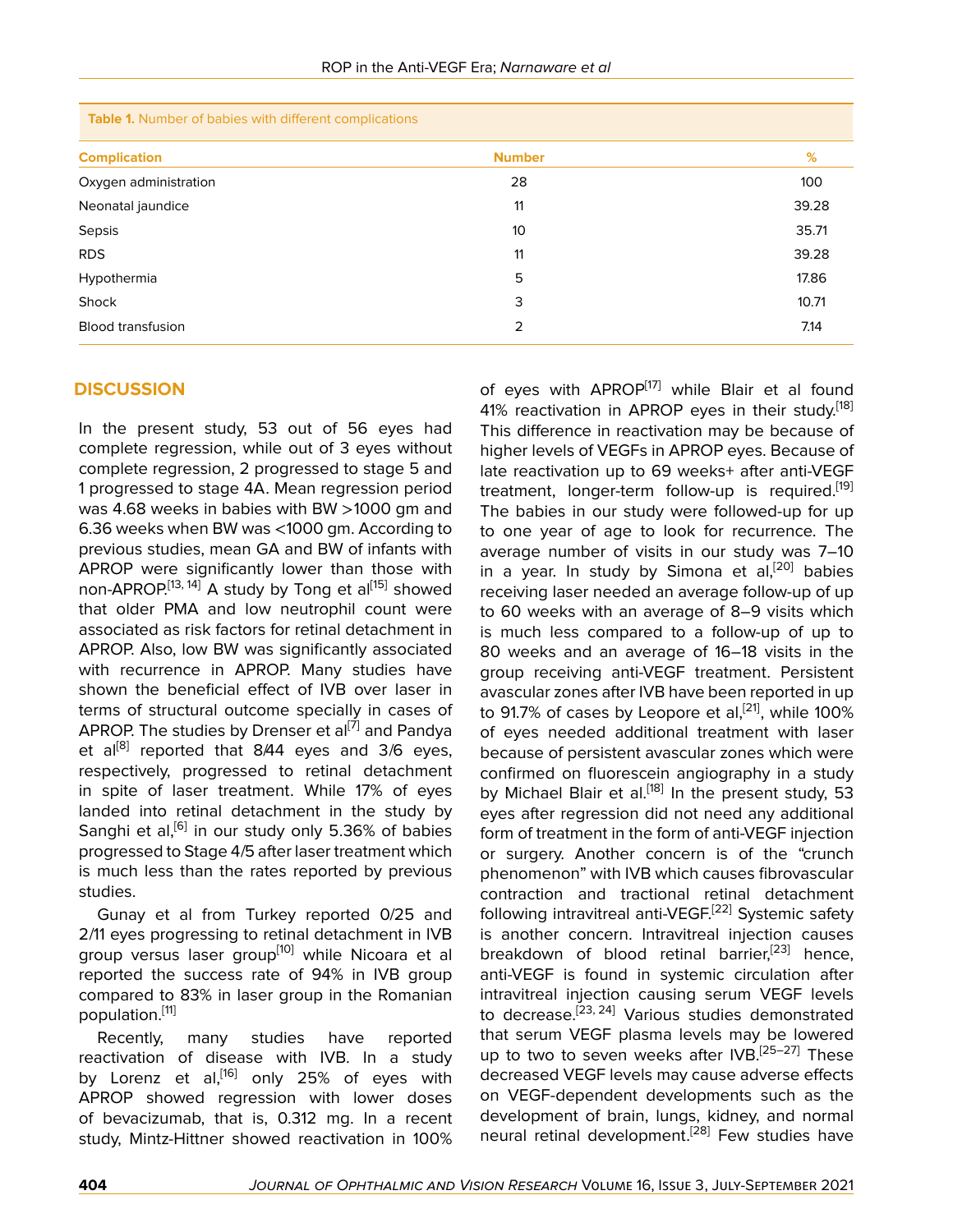shown delay in growth and pulmonary dysplasia in bevacizumab-treated babies.<sup>[[29\]](#page-6-15)</sup> A study by Morin et al reported that severe neurodevelopmental disabilities (Bayley scores <70) was seen 3.1 times higher with bevacizumab compared to laser.<sup>[\[30](#page-6-16)]</sup> Most recently, hypotension-related reports<sup>[[31\]](#page-6-17)</sup> and histopathologically proven new or reactivation of bronchopulmonary dysplasia have been noted after anti-VEGF administration.<sup>[\[32\]](#page-6-18)</sup>

Few studies were designed to study specific abnormalities related to anti-VEGF treatment and detected no systemic complications.<sup>[[29,](#page-6-15) [33](#page-6-19), [34](#page-6-20)]</sup> These negative results may be due to the fact that infants with ROP present more often with developmental disorders compared to other infants, causing difficulty in assessing systemic side effects of anti-VEGF treatment.<sup>[[35](#page-6-21)]</sup> None of the babies showed any signs of systemic complications in our case series. Laser therapy in ROP is associated with restricted visual field $[36-39]$  $[36-39]$  $[36-39]$ and refractive error.<sup>[\[40](#page-6-24), [41\]](#page-6-25)</sup> It is postulated that increased laser ablation spots might induce more severe myopia and for every 100 laser spots myopia increases by  $-0.14 \pm 0.05D^{[42]}$  $-0.14 \pm 0.05D^{[42]}$  $-0.14 \pm 0.05D^{[42]}$  Prevalence of high myopia reported in literature varies from 8%<sup>[[43](#page-7-1)]</sup> to 35%.<sup>[\[44\]](#page-7-2)</sup> Various studies have shown more chance of refractive anisometropia<sup>[\[43\]](#page-7-1)</sup> and myopia<sup>[\[40](#page-6-24), [41\]](#page-6-25)</sup> in babies receiving laser therapy compared to IVB. However, the study by Kua et al<sup>[[42\]](#page-7-0)</sup> and Isaac et al<sup>[[44](#page-7-2)]</sup> reported no statistically significant difference in refractive error between IVB and laser groups. Because of conflicting results, one meta-analysis $[45]$  $[45]$  has concluded the need to investigate the long-term effects of IVB therapy on refractive error development. Although, myopia<sup>[\[40](#page-6-24), [41\]](#page-6-25)</sup> and field restriction<sup>[[36](#page-6-22)–[39\]](#page-6-23)</sup> are the main adverse events associated with laser therapy, in our study, we only evaluated the structural success and the refractive status was not evaluated.

This study had a few limitations; it was a noncomparative study with limited follow-up period of one year. Due to being non-comparative, the refractive status was not evaluated and because of the small sample size, no significant association between BW, GA, PMA, and risk factor could be detected.

In summary, approximately 10% of ROP cases in the Indian subcontinent is  $APROP<sup>[4]</sup>$  $APROP<sup>[4]</sup>$  $APROP<sup>[4]</sup>$  Need for longterm follow-up and retreatment, concern about systemic complications and financial constraints still loom large in the Indian subcontinent where compliance is a big challenge. Laser therapy

can be considered as primary modality of treatment specially in patients with expected poorer compliance and financial constraints.

#### **Financial Support and Sponsorship**

Nil.

#### **Conflicts of Interest**

There are no conflicts of interest.

#### *REFERENCES*

- <span id="page-5-0"></span>1. Gopal L, Sharma T, Ramachandran S, Shanmugasundaram R, Asha V. Retinopathy of prematurity: a study. *Ind J Ophthal* 1995;43:59–61.
- 2. Charan R, Dogra MR, Gupta A, Narang A. The incidence of retinopathy of prematurity in a neonatal care unit. *Ind J Ophthalmol* 1995;43:123–126.
- 3. Varughese S, Jain S, Gupta N, Singh S, Tyagi V, Puliyel JM. Magnitude of the problem of retinopathy of prematurity. Experience in a large maternity unit with a medium size level-3 nursery. *Ind J Ophthalmol* 2001;49:187–188.
- <span id="page-5-1"></span>4. Hungi B, Vinekar A, Datti N, Kariyappa P, Braganza S, Chinnaiah S, et al. Retinopathy of prematurity in a rural neonatal intensive care unit in South India-a prospective study. *Ind J Ped* 2012;79:911–915.
- <span id="page-5-2"></span>5. Nicoară SD, Nascutzy C, Cristian C, Irimescu I, Ștefănuț AC, Zaharie G, et al. Outcomes and prognostic factors of intravitreal bevacizumab monotherapy in zone I stage 3+ and aggressive posterior retinopathy of prematurity. *J Ophthalmol* 2015;2015:102582.
- <span id="page-5-9"></span>6. Sanghi G, Dogra MR, Katoch D, Gupta A. Aggressive posterior retinopathy of prematurity: risk factors for retinal detachment despite confluent laser photocoagulation. *Am J Ophthalmol* 2013;155:159–164.e2.
- <span id="page-5-8"></span>7. Drenser KA, Trese MT, Capone A Jr. Aggressive posterior retinopathy of prematurity. *Retina* 2010;30:S37–S40.
- <span id="page-5-3"></span>8. Pandya HK, Faia LJ, Robinson J, Drenser KA. Macular development in aggressive posterior retinopathy of prematurity. *Biomed Res Int* 2015;2015:808639.
- <span id="page-5-4"></span>9. Mintz-Hittner HA, Kennedy KA, Chuang AZ, BEAT-ROP Cooperative Group. Efficacy of intravitreal bevacizumab for stage 3+ retinopathy of prematurity. *N Engl J Med* 2011;364:603–615.
- <span id="page-5-5"></span>10. Gunay M, Celik G, Gunay BO, Aktas A, Karatekin G, Ovali F, et al. Evaluation of 2-year outcomes following intravitreal bevacizumab (IVB) for aggressive posterior retinopathy of prematurity. *Arq Bras Oftalmol* 2015;78:300–304.
- <span id="page-5-6"></span>11. Nicoară SD, Ştefănuţ AC, Nascutzy C, Zaharie GC, Toader LE, Drugan TC, et al. Regression rates following the treatment of aggressive posterior retinopathy of prematurity with bevacizumab versus laser: 8-year retrospective analysis. *Med Sci Monit* 2016;22:1192–1209.
- <span id="page-5-7"></span>12. International Committee for the Classification of Retinopathy of Prematurity. The international classification of retinopathy of prematurity revisited. *Arch Ophthalmol* 2005;123:991–999.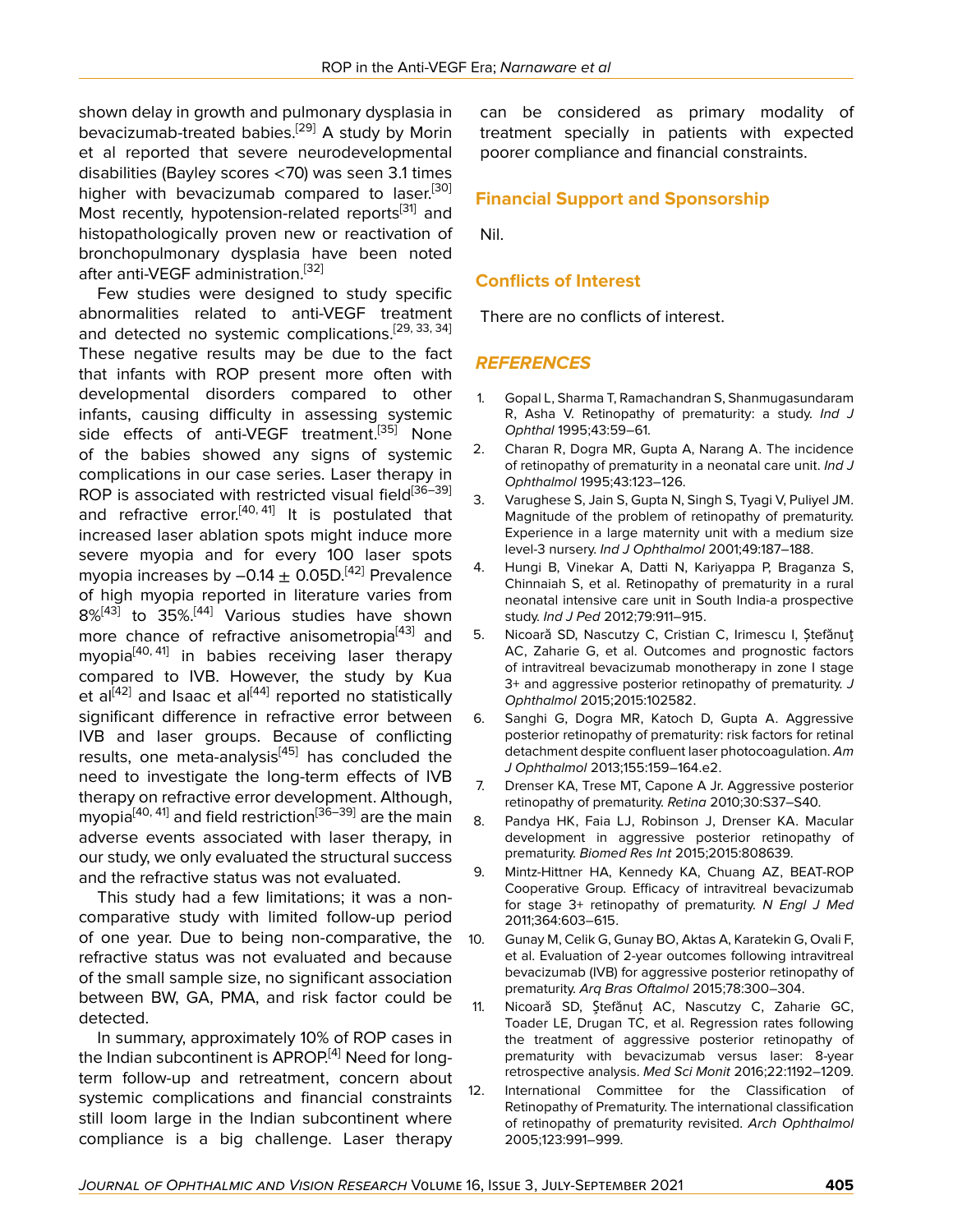- <span id="page-6-0"></span>13. Gunn DJ, Cartwright DW, Gole GA. Prevalence and outcomes of laser treatment of aggressive posterior retinopathy of prematurity. *Clin Exp Ophthalmol* 2014;42:459–465.
- <span id="page-6-1"></span>14. Ahn YJ, Hong KE, Yum HR, Lee JH, Kim KS, Youn YA, et al. Characteristic clinical features associated with aggressive posterior retinopathy of prematurity. *Eye* 2017;31:924–930.
- <span id="page-6-2"></span>15. Tong Q, Yin H, Zhao M, Li X, Yu W. Outcomes and prognostic factors for aggressive posterior retinopathy of prematurity following initial treatment with intravitreal ranibizumab. *BMC Ophthalmol* 2018;18:150.
- <span id="page-6-3"></span>16. Lorenz B, Stieger K, Jäger M, Mais C, Stieger S, Andrassi-Darida M, et al. Retinal vascular development with 0.312 mg intravitreal bevacizumab to treat severe posterior retinopathy of prematurity: a longitudinal fluorescein 30. angiographic study. *Retina* 2017;37:97–111.
- <span id="page-6-4"></span>17. Mintz-Hittner HA, Geloneck MM, Chuang AZ. Clinical management of recurrent retinopathy of prematurity after intravitreal bevacizumab monotherapy. *Ophthalmology* 2016;123:1845–1855.
- <span id="page-6-5"></span>18. Blair M, Garcia Gonzalez JM, Snyder L, Schechet S, Greenwald M, Shapiro M, et al. Bevacizumab or laser for aggressive posterior retinopathy of prematurity. *Taiwan J Ophthalmol* 2018;8;243–248.
- <span id="page-6-6"></span>19. Hu J, Blair MP, Shapiro MJ, Lichtenstein SJ, Galasso JM, Kapur R. Reactivation of retinopathy of prematurity after bevacizumab injection. *Arch Ophthalmol* 2012;130:1000– 1006.
- <span id="page-6-7"></span>20. Nicoară SD, Ştefănuţ AC, Nascutzy FC, Zaharie GC, Toader LE, Drugan TC. Regression rates following the treatment of aggressive posterior retinopathy of prematurity with bevacizumab versus laser: 8-year retrospective analysis. *Med Sci Monit* 2016;22:1192–1209.
- <span id="page-6-8"></span>21. Lepore D, Quinn GE, Molle F, Baldascino A, Orazi L, Sammartino M, et al. Intravitreal bevacizumab versus laser treatment in type 1 retinopathy of prematurity: report on fluorescein angiographic findings. *Ophthalmology* 2014;121:2212–2219.
- <span id="page-6-9"></span>22. Yonekawa Y, Wu W-C, Nitulescu CE, Paul Chan RV, Thanos A, Thomas BJ, et al. Progressive retinal 36. detachment in infants with retinopathy of prematurity treated with intravitreal bevacizumab or ranibizumab. *Retina* 2018;38:1079–1083.
- <span id="page-6-10"></span>23. Carneiro AM, Costa R, Falcão MS, Barthelmes D, Mendonça LS, Fonseca SL, et al. Vascular endothelial growth factor plasma levels before and after treatment of neovascular age-related macular degeneration with bevacizumab or ranibizumab. *Acta Ophthalmol* 2012;90:e25–e30.
- <span id="page-6-11"></span>24. Wang D, Choi CS, Lee SJ. Serum concentration of vascular endothelial growth factor after bilateral intravitreal injection of bevacizumab. *Korean J Ophthalmol* 2014;28:32–38.
- <span id="page-6-12"></span>25. Sato T, Wada K, Arahori H, Kuno N, Imoto K, Iwahashi-Shima C, et al. Serum concentrations of bevacizumab 40. (Avastin) and vascular endothelial growth factor in infants with retinopathy of prematurity. *Am J Ophthalmol* 2012;153:327–333.
- 26. Wu W-C, Lien R, Liao P-J, Wang N-K, Chen Y-P, A Chao, et al. Serum levels of vascular endothelial growth factor and related factors after intravitreous bevacizumab

injection for retinopathy of prematurity. *JAMA Ophthalmol* 2015;133;391–397.

- <span id="page-6-14"></span><span id="page-6-13"></span>27. Hong YR, Kim YH, Kim SY, Nam GY, Cheon HJ, Lee SJ. Plasma concentrations of vascular endothelial growth factor in retinopathy of prematurity after intravitreal bevacizumab injection. *Retina* 2015;35:1772–1777.
	- Yang CH. Anti-vascular endothelium growth factor therapy for retinopathy of prematurity: a continuing debate. *Taiwan J Ophthalmol* 2012;2:115–116.
	- Martínez-Castellanos MA, Schwartz S, Hernández-Rojas ML, Kon-Jara VA, García-Aguirre G, Guerrero-Naranjo JL, et al. Long-term effect of anti-angiogenic therapy for retinopathy of prematurity up to 5 years of follow up. *Retina* 2013;33:329–338.
- <span id="page-6-16"></span><span id="page-6-15"></span>Morin J, Mai Luu T, Superstein R, Ospina LH, Lefebvre F, Simard M-N, et al. Neurodevelopmental outcomes following bevacizumab injections for retinopathy of prematurity. *Pediatrics* 2016;137:4.
- <span id="page-6-17"></span>31. Wu LH, Yang YH, Lin CH, Lin YJ, Cheng CL. Hypotension associated with intravitreal bevacizumab therapy for retinopathy of prematurity. *Pediatrics* 2016;137:e20152005.
- <span id="page-6-18"></span>32. Fernandez MP, Berrocal AM, Goff TC, Ghassibi MP, Armitage Harper C, Chou E, et al. Histopathologic characterization of the expression of vascular endothelial growth factor in a case of retinopathy of prematurity treated with ranibizumab. *Am J Ophthalmol* 2017;176:134– 140.
- <span id="page-6-20"></span><span id="page-6-19"></span>33. Moran S, O'Keefe M, Hartnett C, Lanigan B, Murphy J, Donoghue V. Bevacizumab versus diode laser in stage 3 posterior retinopathy of prematurity. *Acta Ophthalmol* 2014;92:e496–e497.
	- Araz-Ersan B, Kir N, Tuncer S, Aydinoglu-Candan O, Yildiz-Inec D, Akdogan B, et al. Preliminary anatomical and neurodevelopmental outcomes of intravitreal bevacizumab as adjunctive treatment for retinopath of prematurity. *Curr Eye Res* 2014;15:1–7.
- <span id="page-6-22"></span><span id="page-6-21"></span>35. Hartnett ME, Penn JS. Mechanisms and management of retinopathy of prematurity. *N Engl J Med* 2012;367:2515– 2526.
	- Quinn GE, Dobson V, Hardy RJ, Tung B, Palmer EA, Good WV, et al. Visual field extent at 6 years of age in children who had high-risk prethreshold retinopathy of prematurity. *Arch Ophthalmol* 2011;129:127–132.
- 37. O'Connor AR, Wilson CM, Fielder AR. Ophthalmological problems associated with preterm birth. *Eye* 2007;21:1254–1260.
- 38. Larsson E, Rydberg A, Holmstrom G. Contrast sensitivity in 10 year old preterm and full term children: a population based study. *Br J Ophthalmol* 2006;90:87–90.
- <span id="page-6-23"></span>39. Dobson V, Quinn GE, Abramov I, Hardy RJ, Tung B, Siatkowski RM, et al. Color vision measured with pseudoisochromatic plates at five-and-a-half years in eyes of children from the CRYO-ROP study. *Invest Ophthalmol Vis Sci* 1996;37:2467–2474.
- <span id="page-6-24"></span>Hwang CK, Hubbard GB, Hutchinson AK, Lambert SR. Outcomes after intravitreal bevacizumab versus laser photocoagulation for retinopathy of prematurity: a 5-year retrospective analysis. *Ophthalmology* 2015;122:1008– 1015.
- <span id="page-6-25"></span>41. Geloneck MM, Chuang AZ, Clark WL, Hunt MG, Norman AA, Packwood EA, et al. Refractive outcomes following